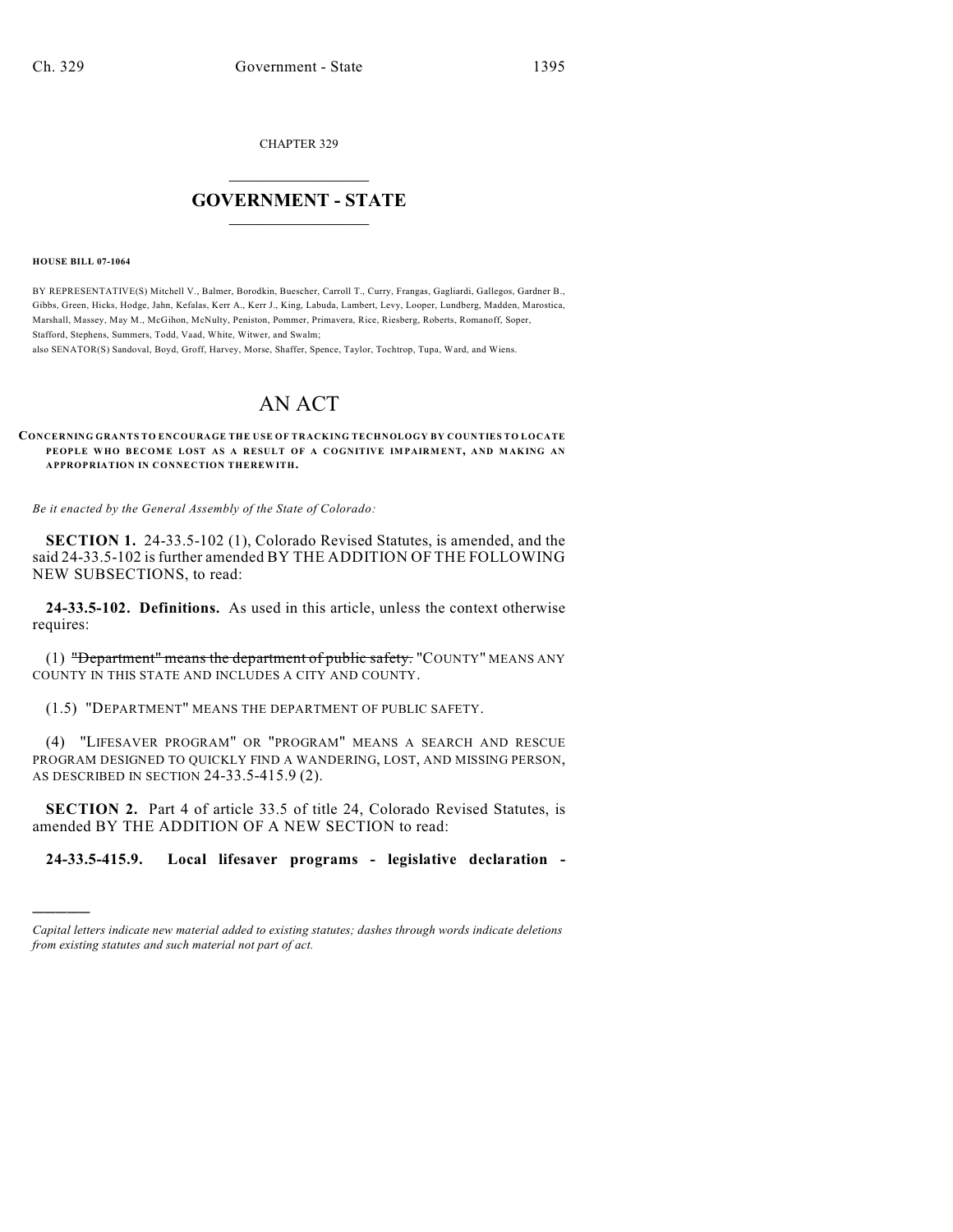**administration - rules - grants to counties - program requirements - cash fund.** (1) THE GENERAL ASSEMBLY HEREBY FINDS, DETERMINES, AND DECLARES THAT:

(a) THERE ARE CURRENTLY MILLIONS OF PEOPLE IN THE UNITED STATES WITH MEDICAL CONDITIONS THAT CAUSE WANDERING, WITH MANY OF THESE INDIVIDUALS BECOMING LOST AND MISSING.

(b) IN COLORADO, THERE ARE CURRENTLY ESTIMATED TO BE APPROXIMATELY SEVENTY-NINE THOUSAND PEOPLE WITH MEDICAL CONDITIONS, SUCH AS ALZHEIMER'S DISEASE, AUTISM, DOWN SYNDROME, AND OTHER MENTAL IMPAIRMENTS, THAT CAUSE WANDERING.

(c) IT IS ESTIMATED THAT THE NUMBER OF PEOPLE IN COLORADO WITH ALZHEIMER'S DISEASE ALONE WILL INCREASE TO APPROXIMATELY ONE HUNDRED FORTY THOUSAND BY 2025.

(d) LOCAL LAW ENFORCEMENT AGENCIES CURRENTLY EXPEND SIGNIFICANT RESOURCES SEARCHING FOR INDIVIDUALS WITH MEDICAL CONDITIONS WHO WANDER AND BECOME LOST AND MISSING.

(e) TECHNOLOGY ENABLING THE QUICK LOCATION OF MISSING AND LOST INDIVIDUALS NOW EXISTS, AND THE USE OF THIS TECHNOLOGY WOULD BE BENEFICIAL TO THE CITIZENS OF COLORADO BY ALLOWING LOST AND MISSING INDIVIDUALS TO BE LOCATED QUICKLY AND SAFELY IN A MANNER THAT IS MORE COST-EFFECTIVE FOR THE CITIZENS OF COLORADO.

(f) ESTABLISHING A GRANT PROGRAM TO ENCOURAGE COUNTY SHERIFFS' DEPARTMENTS TO ESTABLISH LIFESAVER PROGRAMS PURSUANT TO THIS SECTION WILL BE BENEFICIAL TO THE CITIZENS OF COLORADO BY SAVING THE LIVES OF LOST AND MISSING PERSONS.

(2) THE GENERAL ASSEMBLY ENCOURAGES EACH COUNTY OR ANY COMBINATION OF COUNTIES TO IMPLEMENT A LIFESAVER PROGRAM, UNDER WHICH A PARTICIPANT WEARS A SMALL TRANSMITTER ON HIS OR HER WRIST TO ALLOW THE COUNTY SHERIFFS' DEPARTMENTS TO ELECTRONICALLY LOCATE THE PARTICIPANT IF NECESSARY USING A RADIO RECEIVER.

(3) THE EXECUTIVE DIRECTOR SHALL SERVE AS THE LIAISON TO LIFESAVER PROGRAMS IN COUNTIES THAT CHOOSE TO IMPLEMENT THEM AND SHALL ADMINISTER THE STATE GRANT MONEYS AWARDED FOR THE PURPOSE OF STARTING THE PROGRAMS. THE EXECUTIVE DIRECTOR MAY PROMULGATE SUCH RULES AS ARE NECESSARY FOR THE ADMINISTRATION OF THIS SECTION, INCLUDING BUT NOT LIMITED TO ANNUAL DEADLINES FOR SUBMITTING APPLICATIONS, REPORTING OF SEARCH AND RESCUE STATISTICS USING TECHNOLOGY OBTAINED UNDER THIS SECTION, AND IMPLEMENTATION POLICIES FOR PROGRAMS. THE MAXIMUM AMOUNT THAT A COUNTY MAY RECEIVE FOR STARTUP IS TEN THOUSAND DOLLARS.

(4) (a) IF A COUNTY INITIATES A LIFESAVER PROGRAM, IT MAY SUBMIT A WRITTEN APPLICATION IN A FORM SPECIFIED BY THE EXECUTIVE DIRECTOR. COUNTIES MAY SUBMIT APPLICATIONS JOINTLY. THE APPLICATION SHALL INCLUDE, BUT NOT BE LIMITED TO: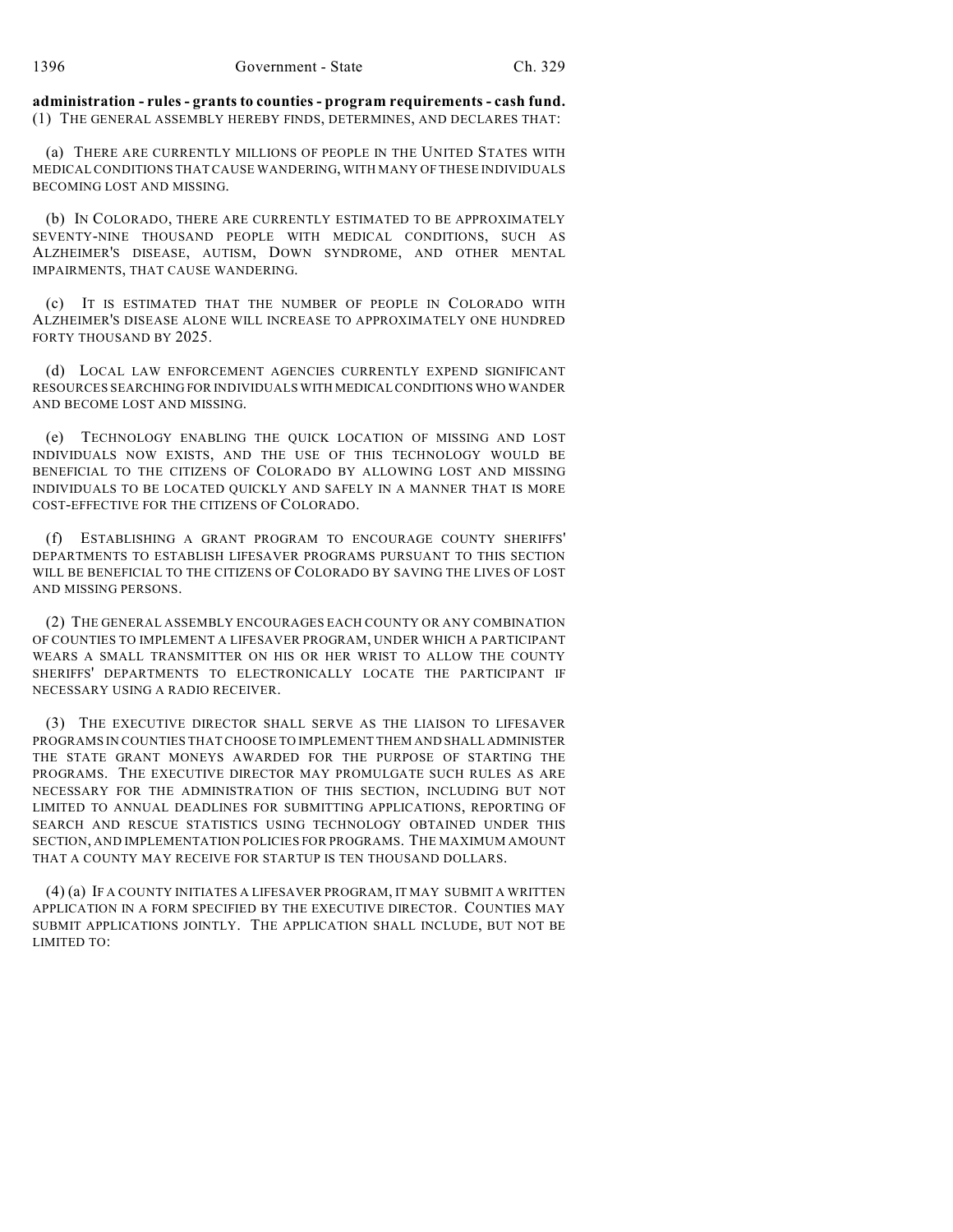(I) AN ESTIMATE OF THE NUMBER OF PEOPLE WHO MIGHT QUALIFY FOR ASSISTANCE IN THE COUNTY;

## (II) AN ESTIMATE OF THE STARTUP COST; AND

(III) A STATEMENT OF THE NUMBER OF PERSONNEL AVAILABLE FOR TRACKING LOST INDIVIDUALS.

(b) THE EXECUTIVE DIRECTOR SHALL PRIORITIZE THE GRANT AWARDS IN ACCORDANCE WITH THE RESPECTIVE NEEDS OF EACH COUNTY FOR TRACKING SERVICES AND THE AVAILABILITY OF LOCAL FUNDING SOURCES, AS DOCUMENTED IN THE APPLICATIONS SUBMITTED PURSUANT TO PARAGRAPH (a) OF THIS SUBSECTION (4). AWARDS TO QUALIFYING COUNTIES SHALL BE PRORATED IN ACCORDANCE WITH THE AVAILABILITY OF STATE GRANT FUNDS.

(5) (a) IF A COUNTY ACCEPTS A GRANT UNDER THIS SECTION, THE COUNTY SHALL USE SUCH GRANT MONEYS TO PURCHASE EMERGENCY RESPONSE KITS, WHICH SHALL INCLUDE EQUIPMENT NECESSARY TO TRACK AND TRIANGULATE SEARCHES, AS WELL AS TRANSMITTERS, AND SHALL PROVIDE SUCH TRAINING AS IS NECESSARY FOR SEARCH PERSONNEL. GRANT MONEYS AWARDED UNDER THIS SECTION SHALL BE USED FOR STARTUP CAPITAL EQUIPMENT COSTS AND INITIAL TRAINING OF SEARCH PERSONNEL AND INVENTORY INCLUDING TRANSMITTERS OR ANY OTHER RELATED EQUIPMENT OR TRAINING REQUIRED IN ORDER TO IMPLEMENT THE PROGRAM. COUNTIES ACCEPTING GRANT MONEYS UNDER THIS SECTION SHALL MANAGE AND PROVIDE ONGOING COSTS ASSOCIATED WITH LIFESAVER PROGRAMS ONCE IMPLEMENTED.

(b) FOR ALL COUNTIES ESTABLISHING A LIFESAVER PROGRAM UNDER THIS SECTION, THE ALZHEIMER'S ASSOCIATION COLORADO CHAPTER, OR ITS SUCCESSOR ORGANIZATION, SHALL PROVIDE FREE TRAINING FOR LAW ENFORCEMENT AND FAMILIES ABOUT THE DANGERS OF WANDERING AND OTHER POTENTIALLY HAZARDOUS BEHAVIOR SECONDARY TO ALZHEIMER'S DISEASE, AS WELL AS FOLLOW-UP WITH FAMILIES WHEN A WANDERING INCIDENT HAS OCCURRED. THE TRAINING SHALL DELINEATE THE COURSE OF THE DISEASE AND THE POTENTIAL FOR PROBLEMATIC BEHAVIOR THAT EXISTS IN EACH STAGE, AND SHALL PROVIDE FAMILIES AND THE LAW ENFORCEMENT COMMUNITY WITH THE TOOLS FOR HANDLING DIFFICULT SITUATIONS WHEN THEY ARISE AND STRATEGIES FOR WARDING OFF BEHAVIOR BEFORE IT THREATENS THE LIFE AND SAFETY OF AN INDIVIDUAL WITH ALZHEIMER'S DISEASE.

(6) THERE IS HEREBY CREATED IN THE STATE TREASURY THE LIFESAVER PROGRAM CASH FUND. THE MONEYS IN THE CASH FUND SHALL BE SUBJECT TO ANNUAL APPROPRIATION BY THE GENERAL ASSEMBLY FOR THE DIRECT AND INDIRECT COSTS OF THE ADMINISTRATION OF THIS SECTION, INCLUDING GRANTS TO COUNTIES TO IMPLEMENT LIFESAVER PROGRAMS. ANY INTEREST EARNED ON THE INVESTMENT OF MONEYS IN THE CASH FUND SHALL REMAIN IN THE CASH FUND AND SHALL NOT REVERT TO THE GENERAL FUND OF THE STATE AT THE END OF ANY FISCAL YEAR. IT IS THE INTENT OF THE GENERAL ASSEMBLY THAT THE MAXIMUM AMOUNT OF STATE MONEYS MADE AVAILABLE TO IMPLEMENT LIFESAVER PROGRAMS UNDER THIS SECTION SHALL BE THREE HUNDRED EIGHTY THOUSAND DOLLARS.